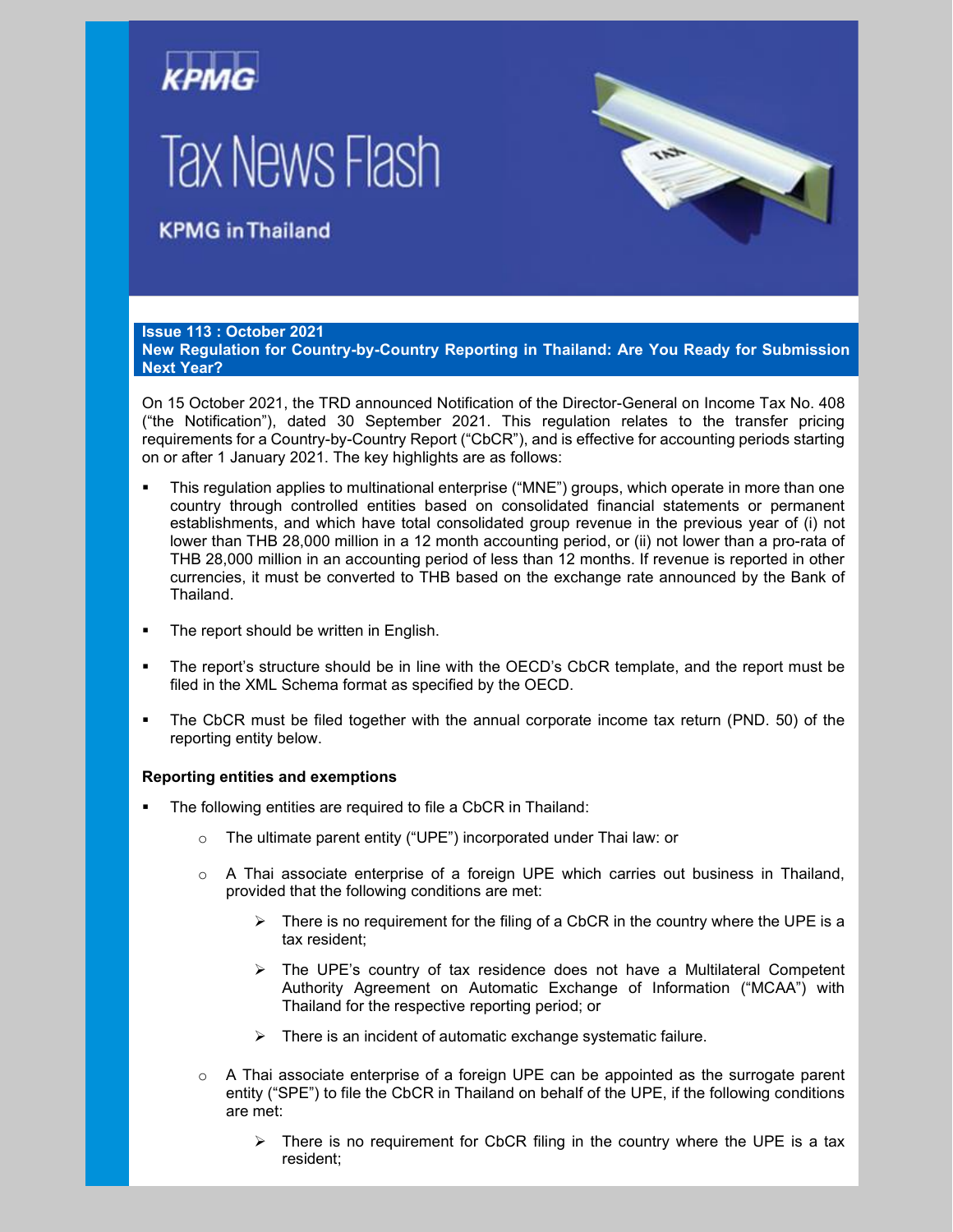- The UPE must prepare an SPE appointment letter and notify the competent authority in Thailand of such an appointment; and
- $\triangleright$  The accounting period of the SPE must be the same as the UPE.
- However, an associate enterprise carrying on business in Thailand will be exempted from the obligation to file a CbCR in Thailand, if the following conditions are met:
	- $\circ$  a UPE must appoint an SPE to file a CbCR in the country where the SPE is a tax resident (other than Thailand), and the SPE must notify its tax residence country of the SPE appointment;
	- o the country where the SPE is a tax resident has a local regulation to require CbCR filing in that country, has an effective MCAA with Thailand before the CbCR filing deadline in Thailand, and has no incident of automatic exchange systematic failure; and
	- $\circ$  a Thai associate enterprise must notify the competent authority in Thailand of the SPE appointment.

#### **Definitions of an ultimate parent entity**

A UPE is defined as:

- An entity which has direct or indirect control of other entities within an MNE group,
	- $\circ$  is required to prepare consolidated financial statements in accordance with the generally accepted accounting rules of the country where the UPE is a tax resident; or
	- $\circ$  would otherwise be required to prepare consolidated financial statements if it was listed in the stock exchange of the country where the entity is a tax resident or in Thailand; and
	- $\circ$  is not controlled in the same manner by any other entities within the same MNE group.
- An entity (other than (1) above) that carries on business through a permanent establishment in another country.

### **KPMG's observations and recommendations**

According to the Notification, the CbCR filing deadline in Thailand matches the filing deadline for an annual corporate income tax return, i.e., 150 days from the end of an accounting period. This filing deadline is more imminent than most countries, which typically allow the CbCR to be filed within 12 months after the end of the UPE's fiscal period.

In addition, please note that even if a UPE of an MNE group does not currently prepare consolidated financial statements, as it is not listed on a stock exchange, it would also be subject to this Notification by virtue of the deemed listing provision.

Due to the tight submission deadline in Thailand, it is strongly recommended that a Thai reporting entity (i.e., a Thai UPE, an overseas MNE group which is considering appointing a Thai associated enterprise as its SPE in Thailand, etc.) should pro-actively evaluate whether it meets the threshold of total consolidated group revenue, especially if the MNE group has never prepared consolidated financial data/statements.

It is important to highlight that with CbCR submission the tax authorities would have access to more financial data of not only taxpayers in Thailand but also taxpayers around the world in consolidated groups. Therefore, it is strongly recommended that before submission, groups should conduct tax and transfer pricing risk assessments, as well as preparing supporting documents and explanations in advance – especially in case there may be tax and transfer pricing inquiries and audits by the tax authorities.

#### **Key Contacts**

**[Abhisit Pinmaneekul](mailto:abhisit@kpmg.co.th)** Head of Tax KPMG in Thailand